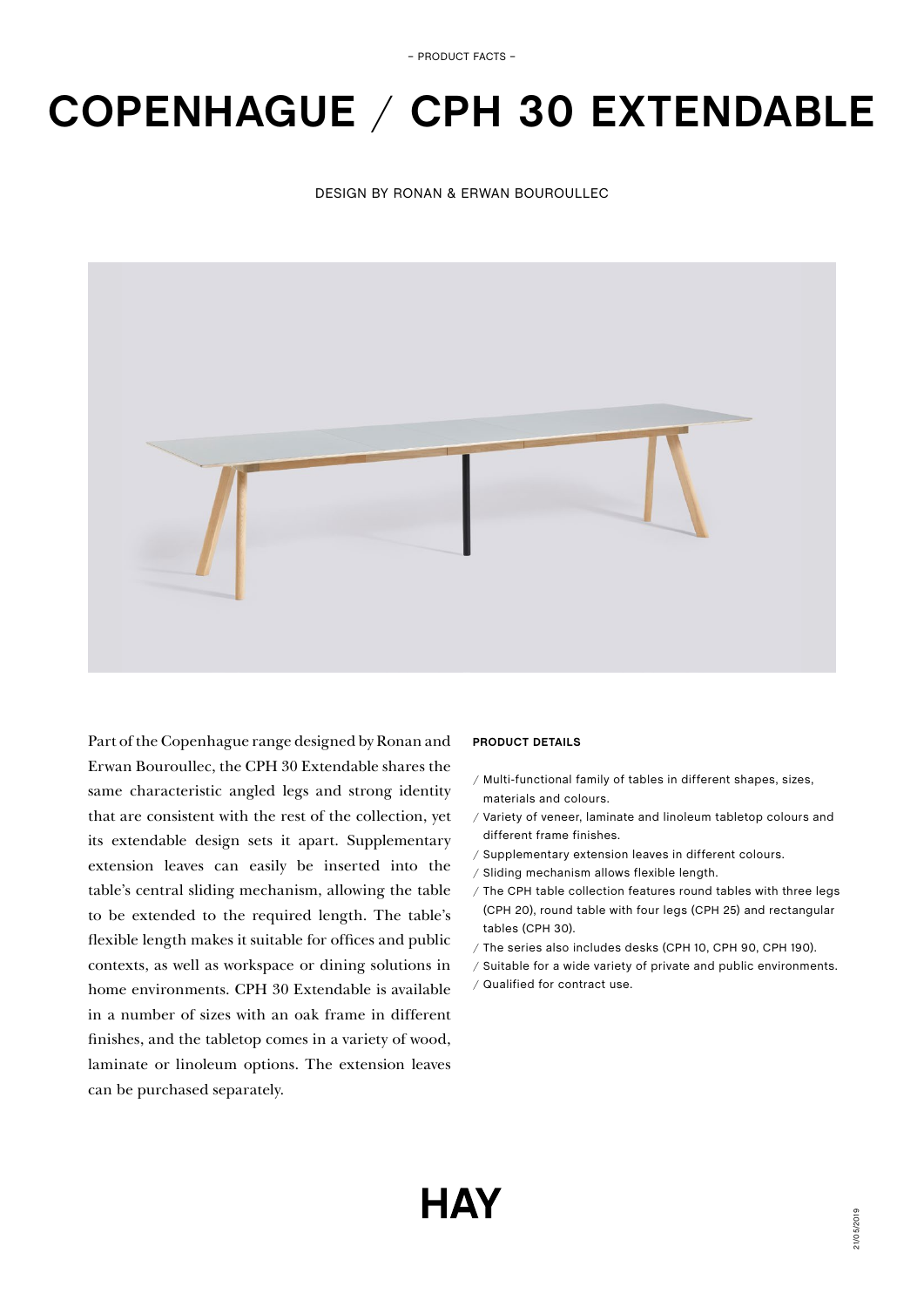## **MATERIAL**

TABLETOP / 24 mm plywood tabletop with laminate, linoleum or veneer in different finishes. Bevelled edge. Tabletop edge matches frame finish. 1 mm laminate/2 mm linoleum.

Please note tabletop crossbar matches table frame.

FRAME / Slanted wooden legs featuring non-visible integrated screw-in adjustable feet that can be extended up to 12 mm to make the table level on uneven surfaces.

LEAF / 24 mm plywood beech with laminate or linoleum. Crossbar in 18 mm solid oak. Table leaves are available in 2 sizes.

SUPPORT LEG / Solid black painted beech. Inclusive adjustable glider.

## **TABLETOP COLOUR**



## **FRAME** / **CROSSBAR FINISH**



# **COLOUR & FINISH**

Please note that the colour codes are indicative.

Please note that colour difference will occur between tabletop and leaves.

TABLETOP / Available in 7 different finishes.

- / Black linoleum (Forbo Nero 4023)
- / Grey linoleum (Forbo Ash 4132)
- / Off white linoleum (Forbo Mushroom 4176)
- / White laminate (Formica Blanc Polaire F2274)
- / Black stained oak veneer
- / Clear lacquered oak veneer
- / Matt lacquered oak veneer

FRAME/CROSSBAR FINISH / Available in 4 different frame finishes.

- / Soaped solid oak
- / Black stained solid oak (RAL 9011)
- / Clear lacquered solid oak
- / Matt lacquered solid oak

#### **CONSTRUCTION**

The tabletop has a pre-mounted aluminum slide mechanism with lock and solid oak wood crossbars. It rests upon two sets of angled solid oak wood legs, which needs to be mounted to the tabletop. The tabletop has threaded inserts for easy attachment and disassembly with machine screws.

A supporting leg is available in black painted solid beech wood, which is required when having three or four extension leaves. The leg is inserted into a steel keyhole bracket on the slide mechanism.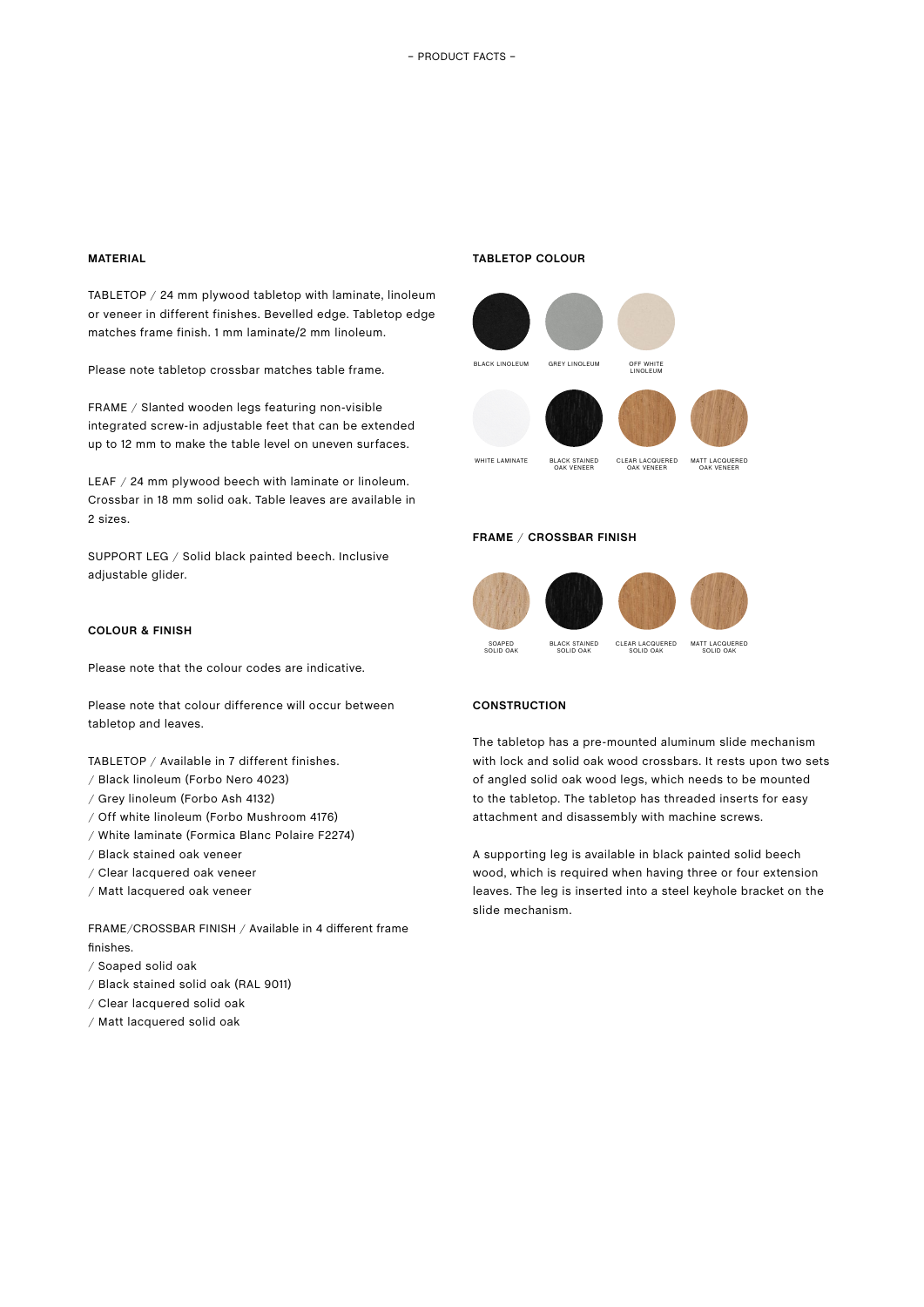



Separate support leg in black painted solid beech RAL 9011. To be used when having 3 or 4 leaves.

# **TEST**

Will be tested.

# **NOTE**

The extension leaves must be stored at normal room temperature, and the tabletops should not lie against each other or any other flat surfaces to give them adequate "air" during storage.

# **DOWNLOADS**

2D files, 3D files and packshots are available in our imagebank at hay.com.

Care- and maintenance instructions and test certificates are available at hay.com.

## **LEAF COMBINATIONS**



We recommend that the crossbar matches the table frame finish. For tables with oak veneer tabletop we recommend leaves with black linoleum top and crossbar as the frame finish.